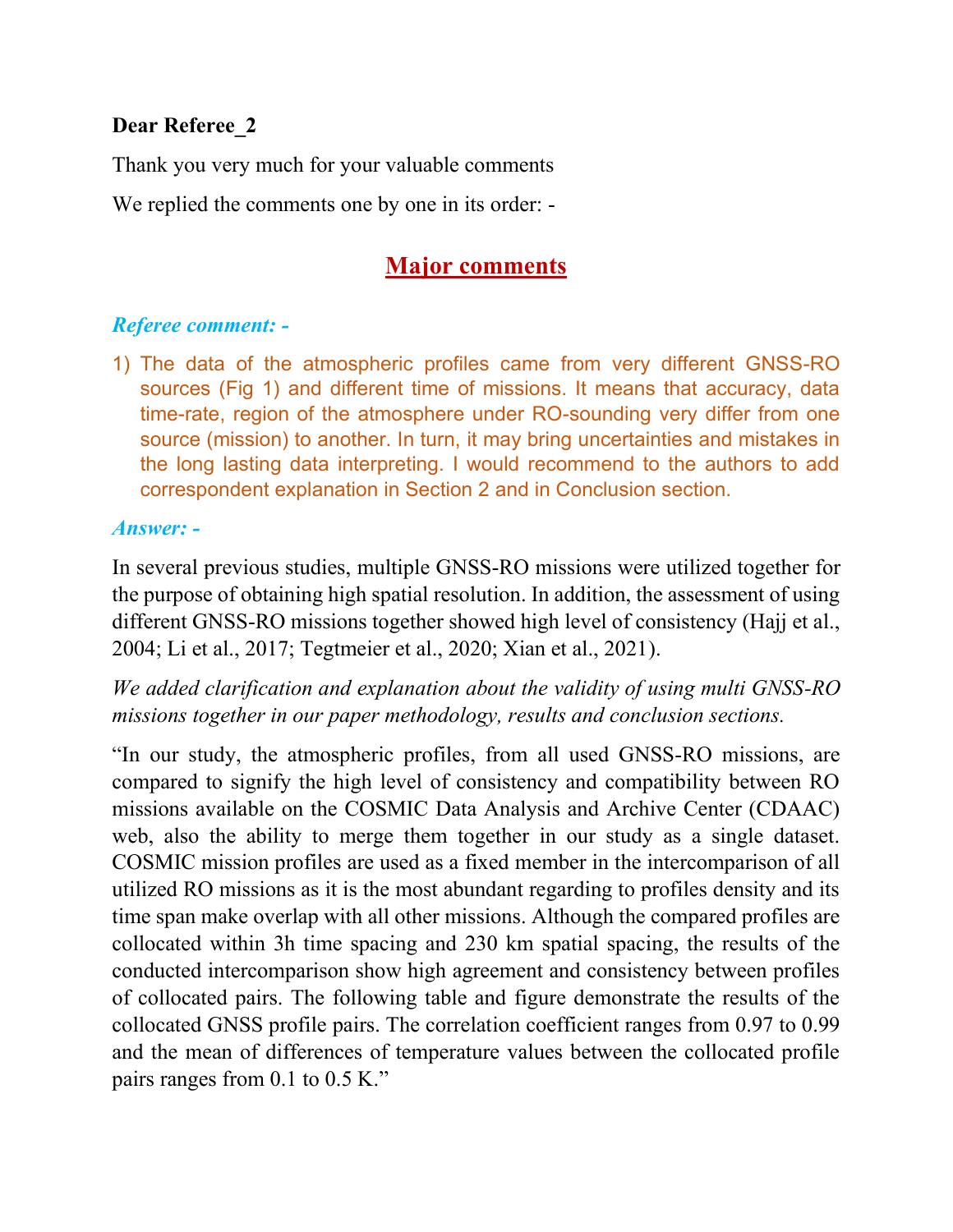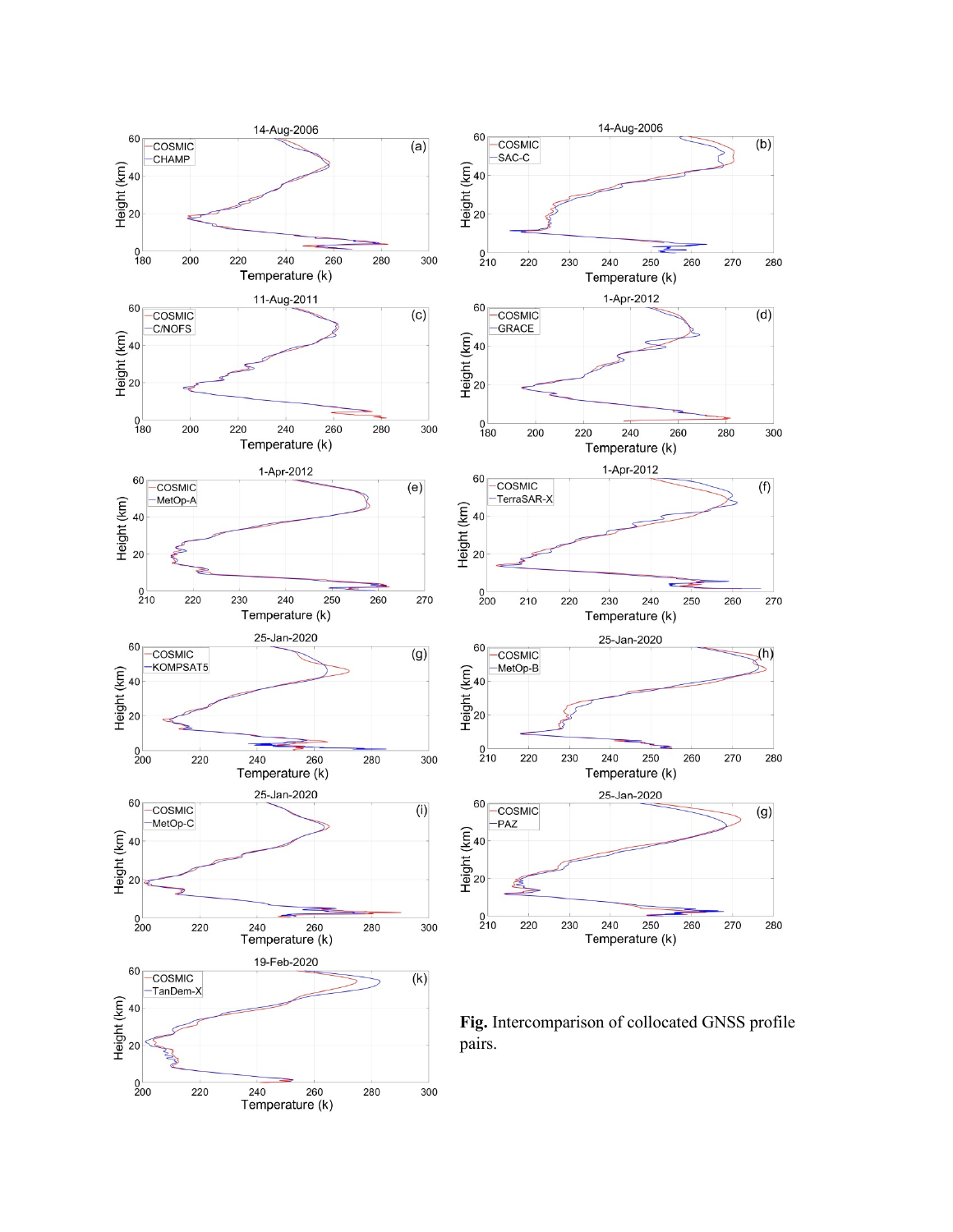| <b>Mission</b>            | <b>Correlation coefficient</b> | Mean difference (k) |
|---------------------------|--------------------------------|---------------------|
| (a) COSMIC – CHAMP        | 0.99                           | 0.5                 |
| $(b)$ COSMIC – SAC-C      | 0.99                           | $0.2^{\circ}$       |
| (c) COSMIC – C/NOFS       | 0.99                           | 0.32                |
| (d) COSMIC - GRACE        | 0.99                           | 0.1                 |
| (e) COSMIC - MetOp-A      | 0.99                           | 0.28                |
| $(f)$ COSMIC – TerraSAR-X | 0.98                           | 0.22                |
| $(g)$ COSMIC – KOMPSAT5   | 0.97                           | 0.13                |
| $(h)$ COSMIC – MetOp-B    | 0.99                           | 0.14                |
| $(i)$ COSMIC – MetOp-C    | 0.99                           | 0.47                |
| $(i)$ COSMIC – PAZ        | 0.98                           | 0.33                |
| $(k)$ COSMIC – TanDem-X   | 0.99                           | 0.47                |

**Table.** Results of the intercomparison of collocated GNSS profile pairs.

## *Referee comment: -*

2) In my opinion, there is luck of discussion of Fig 2-10. There is only list of facts with no even minimal comments. I suppose that minimal discussion for each figure is necessary, something like this: the results on Fig correspond (or contradict) to the physical model of the process (or the known results [Reference 1, Reference 2 et al.]). It can be explained by….. et al.

#### *Answer: -*

#### >>Done

We added more comments and detailed discussions for all figures to illustrate the results and draw a good conclusion about our study findings.

# *Referee comment: -*

3) In my opinion Conclusion section should consist of more detailed explanation of the unfolded trends in the tropopause height increasing. This is the main results of the manuscript which is important in the global weather forecast.

#### *Answer: -*

We modified the conclusion to contain more in-depth details about our study results and findings.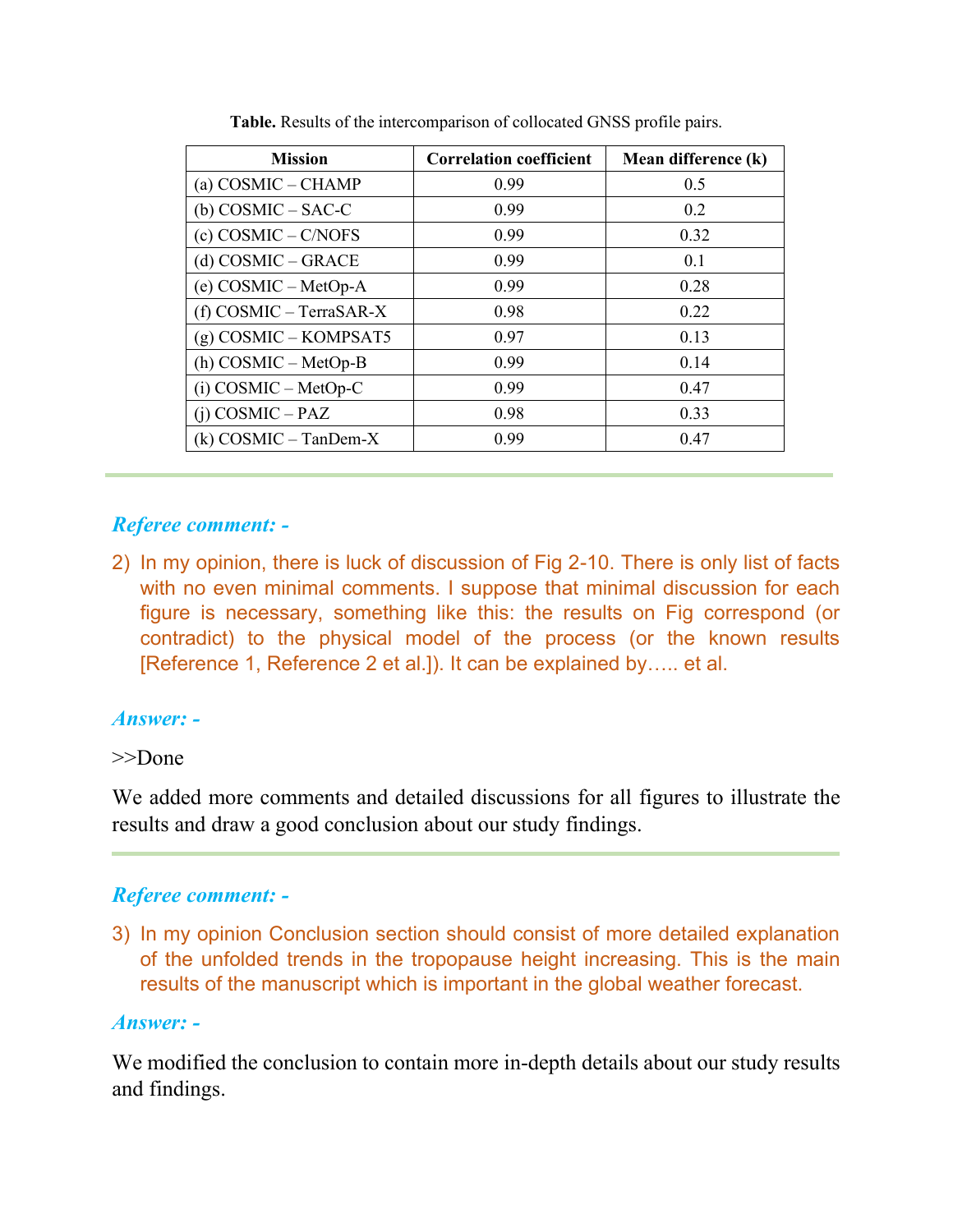#### **Conclusions:**

The GNSS-RO is a well-established technique to derive atmospheric temperature structure in the UTLS region. In this study, GNSS-RO data of 12 RO missions are combined together to examine the possible tropical belt expansion. The intercomparison of GNSS-RO profiles of the different utilized RO missions show high level of consistency to be employed together in our analysis. GNSS-RO profiles are employed to derive tropopause height and temperature based on LRT and CPT definitions. The tropopause height is a key element in climate change research because its variability has a correlation with the global warming phenomena (Santer et al., 2003; Sausen and Santer, 2003; Seidel and Randel, 2006; Mohd Zali and Mandeep, 2019). Our analyses show that GNSS LRT and CPT height have increased 36 m/decade and 60 m/decade, respectively, since June, 2001. There is high correlation between the tropopause height and temperature, being -0.78 and -0.82 for LRT and CPT, respectively. While the LRT height from ERA5 shows an increase of 48 m/decade since June, 2001 and that derived from AIRS has a smaller increase of 12 m/decade since September, 2002.

 In most of the previous studies, the reported tropics widening rates range from  $0.25^{\circ}$  to  $3.0^{\circ}$  latitude/decade and their statistical significance vary by large amount based on the metrics used to estimate the TEL as well as the data sets utilized for its derivation (Davis and Rosenlof, 2012). In our study, TEL at each hemisphere is estimated using two tropopause height metrics. Applying the first method, subjective criterion, there are higher expansion and contraction rates than that from the second method, objective criterion. While using the objective criterion, the locations of TEL at both hemispheres are more poleward than that from the subjective criterion. Based on the subjective method, tropical width results from GNSS-RO have an expansive behavior in the NH with about 0.41°/decade, and a minor expansion trend in the SH with  $0.08^{\circ}/$ decade. ERA5 has non-significant contraction in both hemispheres. In case of the AIRS data, there is a clear expansion behavior in the NH with about 0.34°/decade, and a strong contraction in the SH with about -0.48°/decade. Based on the objective method, GNSS-RO has an expansion behavior in the NH with about 0.13°/decade, but there is no significant expansion or contraction in the SH. Results of several studies, based on different data sets and metrics, shown an expansive behavior of tropical belt in NH higher than that of SH and this broadly agree with our GNSS-RO based results (Hu and Fu, 2007; Archer and Caldeira, 2008; Hu et al., 2010; Zhou et al., 2011; Allen et al., 2012). For ERA5, there is no significant trend for the TEL results in the NH, while there is a minor contraction of about -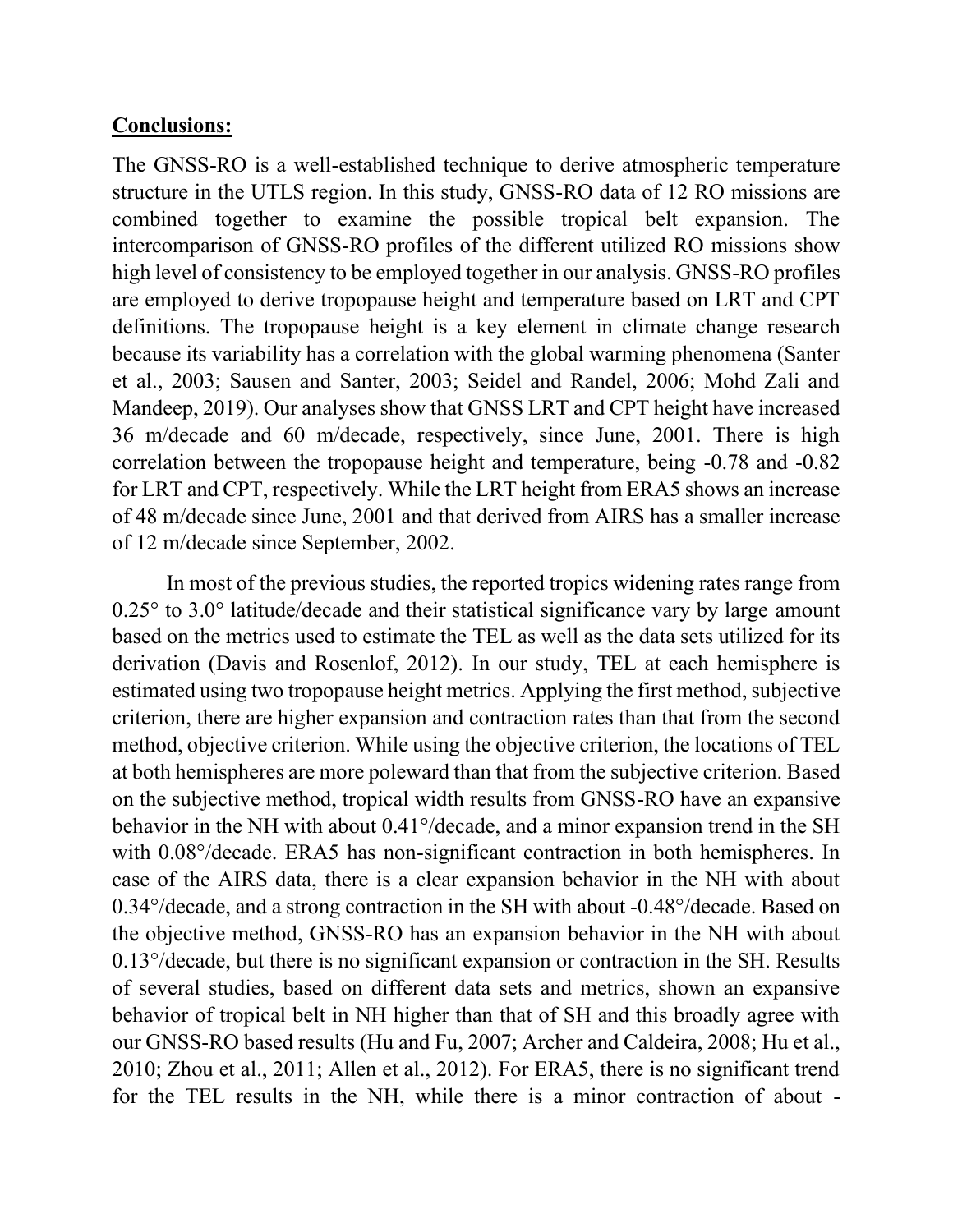0.08°/decade in the SH. The AIRS data show an expansion in the NH with 0.13°/decade, and strong contraction in SH with -0.37°/decade. From all data sets, the TEL is located more poleward in the NH than in the SH. For both subjective and objective methods, the TELs reach the latitudes of 44.75°N and 46.75°N, respectively, at the NH. Meanwhile, at the SH the TELs reach the latitudes of 42°S and 44.75°S for subjective and objective methods, respectively. In both hemispheres, the variability of tropopause parameters (temperature and height) is maximum around the TEL locations.

 The TCO shows increasing rates globally. The rate in the SH is higher than that of the NH. The ozone variability agrees well with the spatial and temporal modes of TEL estimated from GNSS-RO LRT height and this supports GNSS-RO TEL estimates over that of ERA5 and AIRS. In addition, CO2 and CH4, as the main GHGs responsible for global warming, concentrations increase cause a tropopause height rise (Meng et al., 2021; Pisoft et al., 2021). In our analysis, both CO2 and CH4 show a global increasing rate. Their upward trends at the NH and the SH are nearly the same. The patterns of TCO and CO2 display good agreement with the TELs locations at NH and SH. They show more poleward occurrence with time and their variability in NH is higher than that of SH. In addition, CH4 has signal at NH occurs more poleward than that at SH. The surface temperature and the precipitation both increase with time, and have strong correlation with LRT height. Both variables show an increasing rate at the NH higher than at the SH. The surface temperature shows strong spatial variability pattern that broadly agrees with the TEL locations from GNSS-RO. The spatial pattern of precipitation shows northward orientation. The SPEI meteorological drought index shows increasing rate globally. The NH shows increasing trend while SH shows decreasing trend. Since SPEI is multivariate, it has no direct response to the TEL behavior. In both hemispheres, the number of cells covered with drought decreased since 2001. It can be concluded that the tropics widening rates are different from data set to another and from metric to another. In addition, TEL behavior in NH is different from that of SH. Furthermore, the variability of meteorological parameters agrees with GNSS TEL results more than with that of other data sets. The study results signify the importance of monitoring the tropopause and TEL parameters which can accurately indicate the climate variability and climate change globally.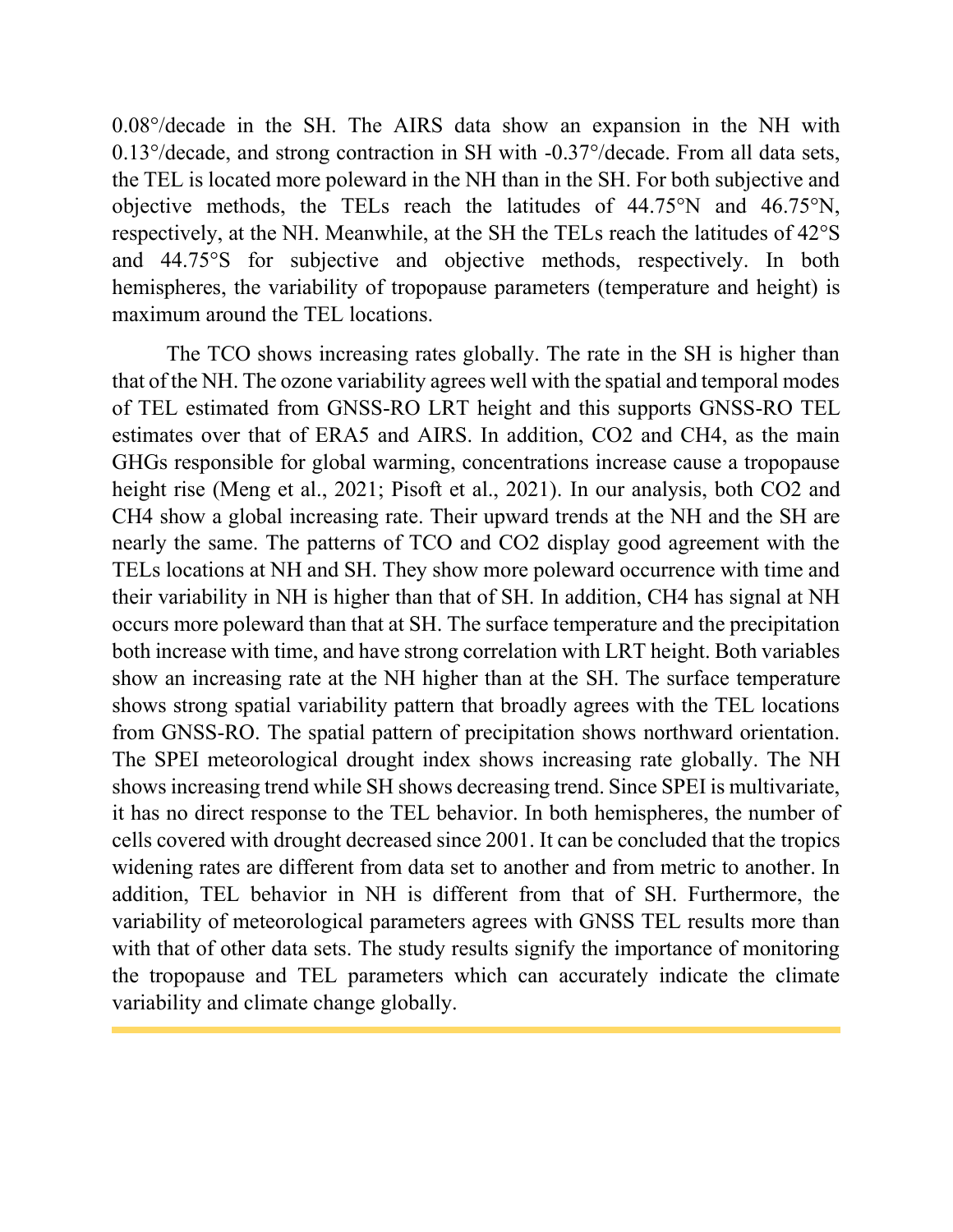# **Minor comments**

# *Referee comment: -*

1) Abstract: In my opinion Abstract is very long and difficult to catch the main idea of the research. All the numerical evaluations and its short discussion should be in the main text, but not in abstract. Abstract should be short and clear for readers. It should consists of following points: motivation; general list of means of data treatment (or theoretical analysis), experiment environment et al; main results and its novelty declaration comparing to the known results.

#### *Answer: -*

We modified the abstract to be short clear and more indicative about the study goal, data sets, methods, results and research conclusion.

## **Abstract:**

In the last decades, several studies reported the tropics expansion but the rates of expansion are widely different. In this paper, data of 12 global navigation satellite systems radio occultation (GNSS-RO) missions from June 2001 to November 2020 with high resolution were used to investigate the possible widening of the tropical belt along with the probable drivers and impacts in both hemispheres. Applying both lapse rate tropopause (LRT) and cold point tropopause (CPT) definitions, the global tropopause height shows increase of approximately 36 m/decade and 60 m/decade, respectively. The tropical edge latitudes (TELs) are estimated based on two tropopause height metrics, subjective and objective methods. Applying both metrics, the determined TELs using GNSS have expansive behavior in northern hemisphere (NH) while in southern hemisphere (SH) there are no significant trends. In case of ECMWF Reanalysis v5 (ERA5) there are no considerable trends in both hemispheres. For Atmospheric Infrared Sounder (AIRS), there is expansion in NH and observed contraction in SH. The variability of tropopause parameters (temperature and height) is maximum around the TEL locations at both hemispheres. Moreover, the spatial and temporal patterns of total column ozone (TCO) have good agreement with the TELs positions estimated using GNSS LRT height. Carbon dioxide (CO2) and Methane (CH4), the most important greenhouse gases (GHGs) and the main drivers of global warming, have spatial modes in the NH that are located more poleward than that at the SH. Both surface temperature and precipitation have strong correlation with GNSS LRT height. The surface temperature spatial pattern broadly agrees with the GNSS TEL positions. In contrast,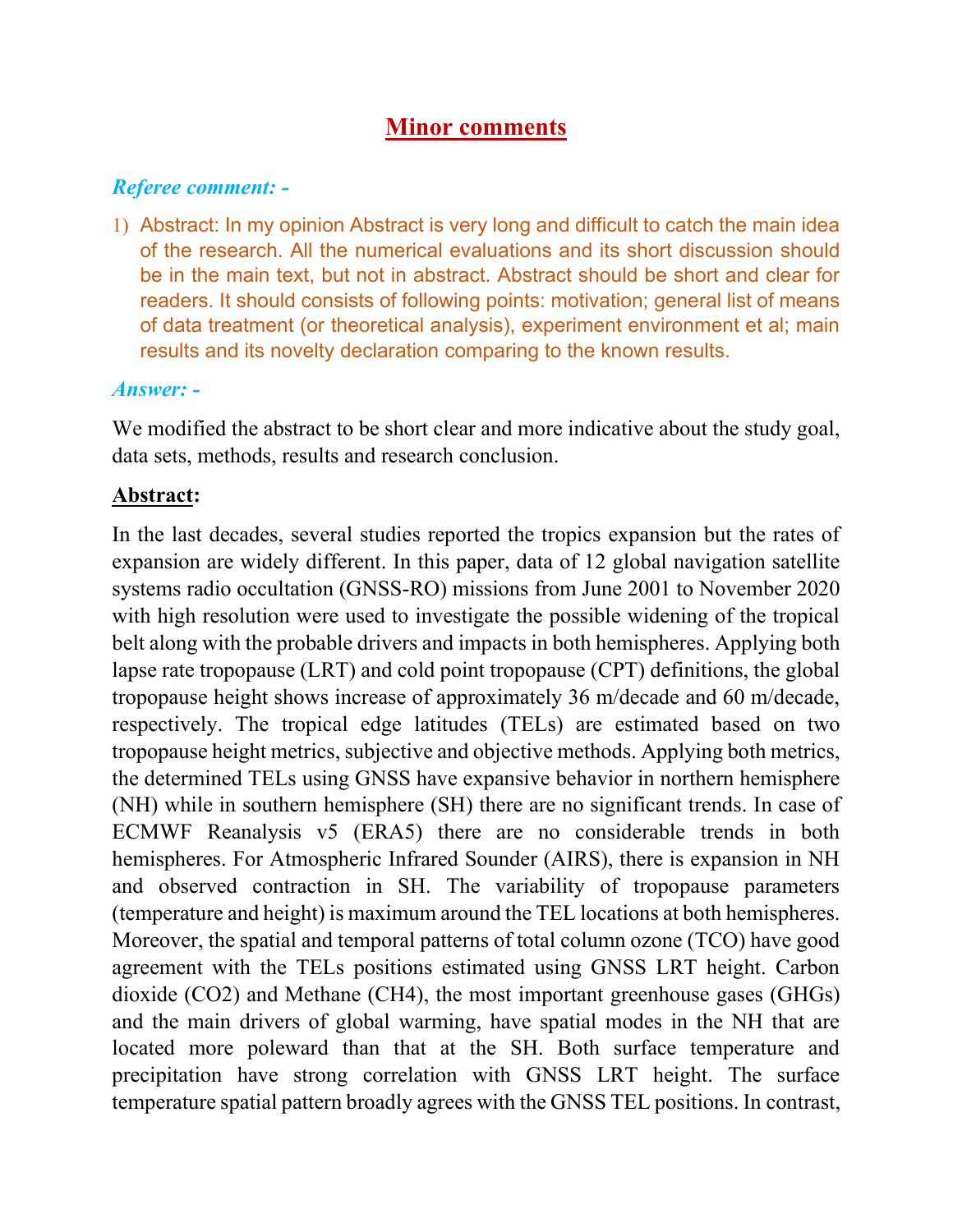Standardized Precipitation Evapotranspiration Index (SPEI) has no direct connection with the TEL behavior. The results illustrate that the tropics widening rates are different from data set to another and from metric to another. In addition, TEL behavior in NH is different from that of SH. Furthermore, the variability of meteorological parameters agrees with GNSS TEL results more than with that of other data sets.

# *Referee comment: -*

```
2) Line 72 and Line 74: What do these "…reanalyses trends…" and "…different
reanalyses…" mean?
```
## *Answer: -*

In our study, the type of the used reanalyses data are atmospheric reanalyses that are generated through the assimilation of the historical atmospheric observational data spanning an extended period, using a single consistent assimilation (analysis) scheme throughout.

Examples for the atmospheric reanalyses datasets:

- $\blacksquare$  ECMWF Reanalysis v5 (ERA5)
- The Modern-Era Retrospective analysis for Research and Applications v2 (MERRA-2)
- **EXECUTE:** National Centers for Environmental Prediction and the National Center for Atmospheric Research (NCEP/NCAR)
- **•** Japanese 25-year ReAnalysis (JRA-25)  $\&$  the Japanese 55-year Reanalysis (JRA-55)
- ECMWF re-analysis of meteorological observations from September 1957 to August 2002 (ERA-40)
- ❖ The reanalyses trends are the trends of any geophysical parameter from different reanalyses datasets. These trends can be biased to reflect changes in both the quality as well as the quantity of the underlying data (Schmidt et al., 2004; Ao and Hajj, 2013).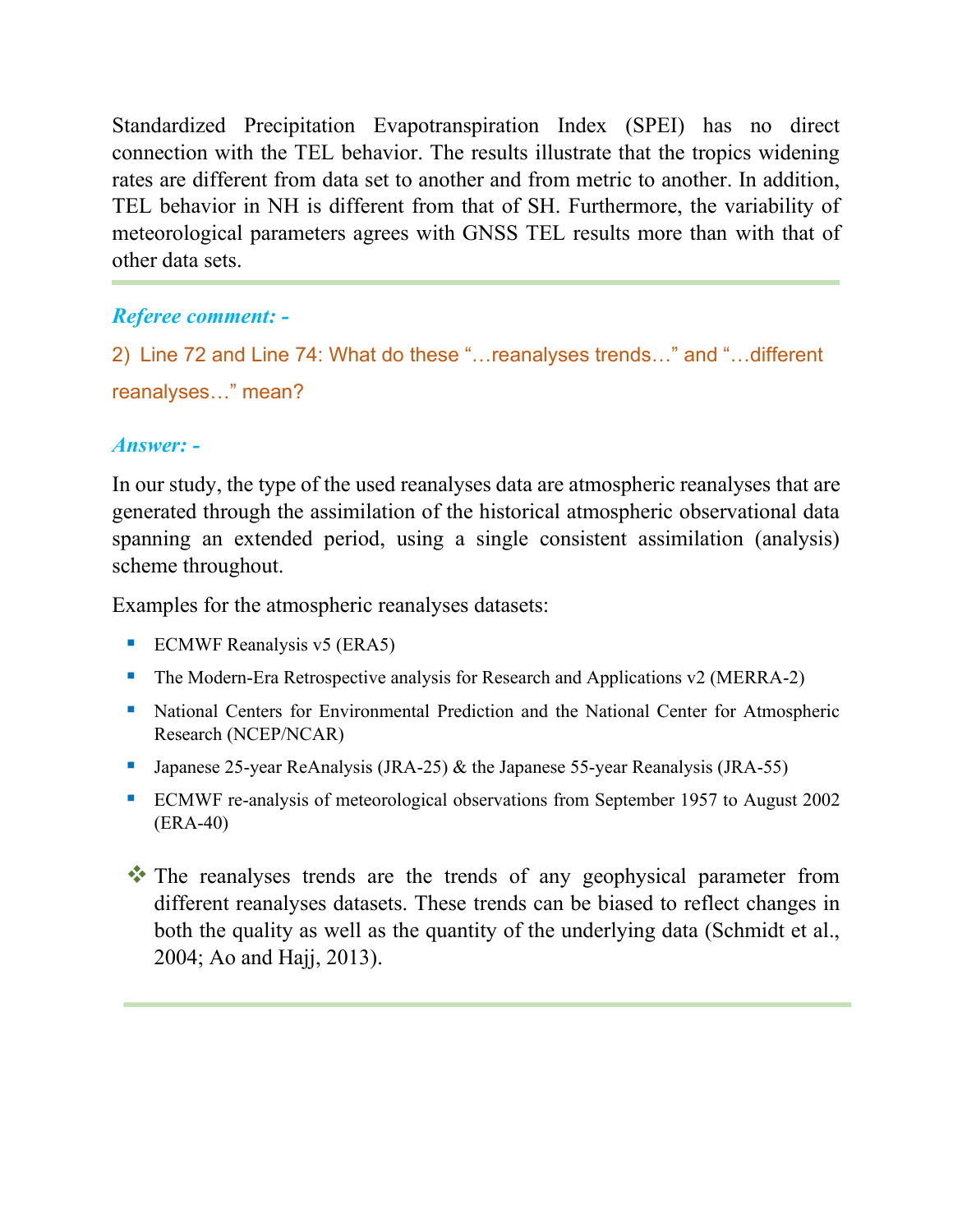# *Referee comment: -*

3) Line 236: Please check and correct it: "…is no significant correlation 0.21…".

#### *Answer: -*

#### >>Done

We modified it to be ["There is a correlation of about 0.66 between LRT and CPT height"].

## *Referee comment: -*

4) Line 241: "global increasing trend of LRT height 241 of 36 m/decade". Looking at the Fig 2 I see this trend for CPT but not for LPT. Please check it.

## *Answer: -*

#### >>Done

We checked it and found it to be correct:

Our analysis shows global increasing trend of LRT height of 36 m/decade since 2001 and global upward trend of CPT height of 60 m/decade since 2001.

# *Referee comment: -*

5) Line 483: What do you mean here: "there is no significant signal in the…"?

#### *Answer: -*

We mean that there is no observed trend showing any expansion or contraction for the tropical belt using ERA5 data in the NH.

>>We modified it to be ["For ERA5, there is no significant trend for the TEL results in the NH,"]

# *References*

Allen, R. J., Sherwood, S. C., Norris, J. R., and Zender, C. S.: Recent Northern Hemisphere tropical expansion primarily driven by black carbon and tropospheric ozone. Nature, 485(7398), 350–354. https://doi.org/10.1038/nature11097, 2012.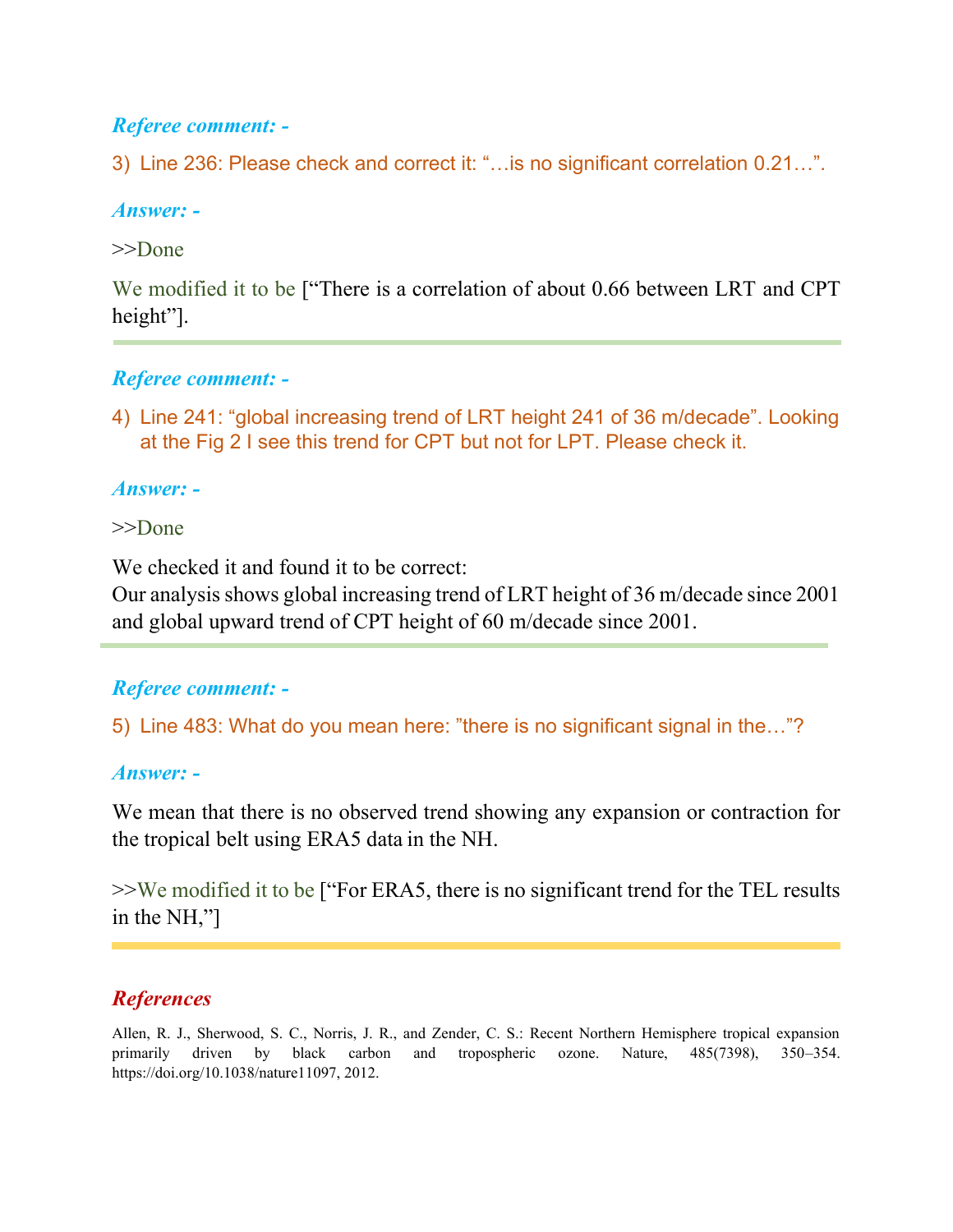Ao, C. O., and Hajj, J. A.: Monitoring the width of the tropical belt with GPS radio occultation measurements, Geophys. Res. Lett., 40, 6236–6241, doi: 10.1002/2013GL058203, 2013.

Archer, C. L., and Caldeira, K.: Historical trends in the jet streams. Geophysical Research Letters, 35(8). https://doi.org/10.1029/2008gl033614, 2008.

Davis, S. M., and Rosenlof, K. H.: A Multidiagnostic Intercomparison of Tropical-Width Time Series Using Reanalyses and Satellite Observations. Journal of Climate, 25(4), 1061–1078. https://doi.org/10.1175/jcli-d-11- 00127.1, 2012.

Hajj, G. A., Ao, C. O., Iijima, B. A., Kuang, D., Kursinski, E. R., Mannucci, A. J., Meehan, T. K., Romans, L. J., de la Torre Juarez, M., and Yunck, T. P.: CHAMP and SAC-C atmospheric occultation results and intercomparisons. Journal of Geophysical Research: Atmospheres, 109(D6), n/a. [https://doi.org/10.1029/2003jd003909,](https://doi.org/10.1029/2003jd003909) 2004.

Hu, Y., and Fu, Q.: Observed poleward expansion of the Hadley circulation since 1979. Atmospheric Chemistry and Physics, 7(19), 5229–5236. https://doi.org/10.5194/acp-7-5229-2007, 2007.

Hu, Y., Zhou, C., and Liu, J.: Observational evidence for poleward expansion of the Hadley circulation. Advances in Atmospheric Sciences, 28(1), 33–44. https://doi.org/10.1007/s00376-010-0032-1, 2010.

Li, W., Yuan, Y. B., Chai, Y. J., Liou, Y. A., Ou, J. K., and Zhong, S. M.: Characteristics of the global thermal tropopause derived from multiple radio occultation measurements. Atmospheric Research, 185, 142–157. https://doi.org/10.1016/j.atmosres.2016.09.013,2017.

Meng, L., Liu, J., Tarasick, D. W., Randel, W. J., Steiner, A. K., Wilhelmsen, H., Wang, L., and Haimberger, L.: Continuous rise of the tropopause in the Northern Hemisphere over 1980–2020. Science Advances, 7(45). https://doi.org/10.1126/sciadv.abi8065, 2021.

Mohd Zali, R., and Mandeep, J. S.: The tropopause height analysis in equatorial region through the GPS-RO. E3S Web of Conferences, 76, 04002. [https://doi.org/10.1051/e3sconf/20197604002,](https://doi.org/10.1051/e3sconf/20197604002) 2019.

Pisoft, P., Sacha, P., Polvani, L. M., Añel, J. A., de la Torre, L., Eichinger, R., Foelsche, U., Huszar, P., Jacobi, C., Karlicky, J., Kuchar, A., Miksovsky, J., Zak, M., and Rieder, H. E.: Stratospheric contraction caused by increasing greenhouse gases. Environmental Research Letters, 16(6), 064038. https://doi.org/10.1088/1748-9326/abfe2b, 2021.

Santer, B. D., Sausen, R., Wigley, T. M. L., Boyle, J. S., AchutaRao, K., Doutriaux, C., Hansen, J. E., Meehl, G. A., Roeckner, E., Ruedy, R., Schmidt, G., and Taylor, K. E.: Behavior of tropopause height and atmospheric temperature in models, reanalyses, and observations: Decadal changes, J. Geophys. Res., 108, D14002, doi:10.1029/2002JD002258, 2003.

Sausen, R., and Santer, B. D.: Use of changes in tropopause height to detect human influences on climate, Meteorol. Z., 12, 131–136, doi:10.1127/0941-2948/2003/0012-0131, 2003.

Schmidt, T., Wickert, J., Beyerle, G., and Reigber, C.: Tropical tropopause parameters derived from GPS radio occultation measurements with CHAMP. Journal of Geophysical Research: Atmospheres, 109(D13), n/a. [https://doi.org/10.1029/2004jd004566,](https://doi.org/10.1029/2004jd004566) 2004.

Seidel, D. J., and Randel, W. J.: Variability and trends in the global tropopause estimated from radiosonde data. Journal of Geophysical Research, 111(D21). https://doi.org/10.1029/2006jd007363, 2006.

Tegtmeier, S., Anstey, J., Davis, S., Dragani, R., Harada, Y., Ivanciu, I., Pilch Kedzierski, R., Krüger, K., Legras, B., Long, C., Wang, J. S., Wargan, K., and Wright, J. S.: Temperature and tropopause characteristics from reanalyses data in the tropical tropopause layer. Atmospheric Chemistry and Physics, 20(2), 753–770. [https://doi.org/10.5194/acp-20-](https://doi.org/10.5194/acp-20-753-2020) [753-2020,](https://doi.org/10.5194/acp-20-753-2020) 2020.